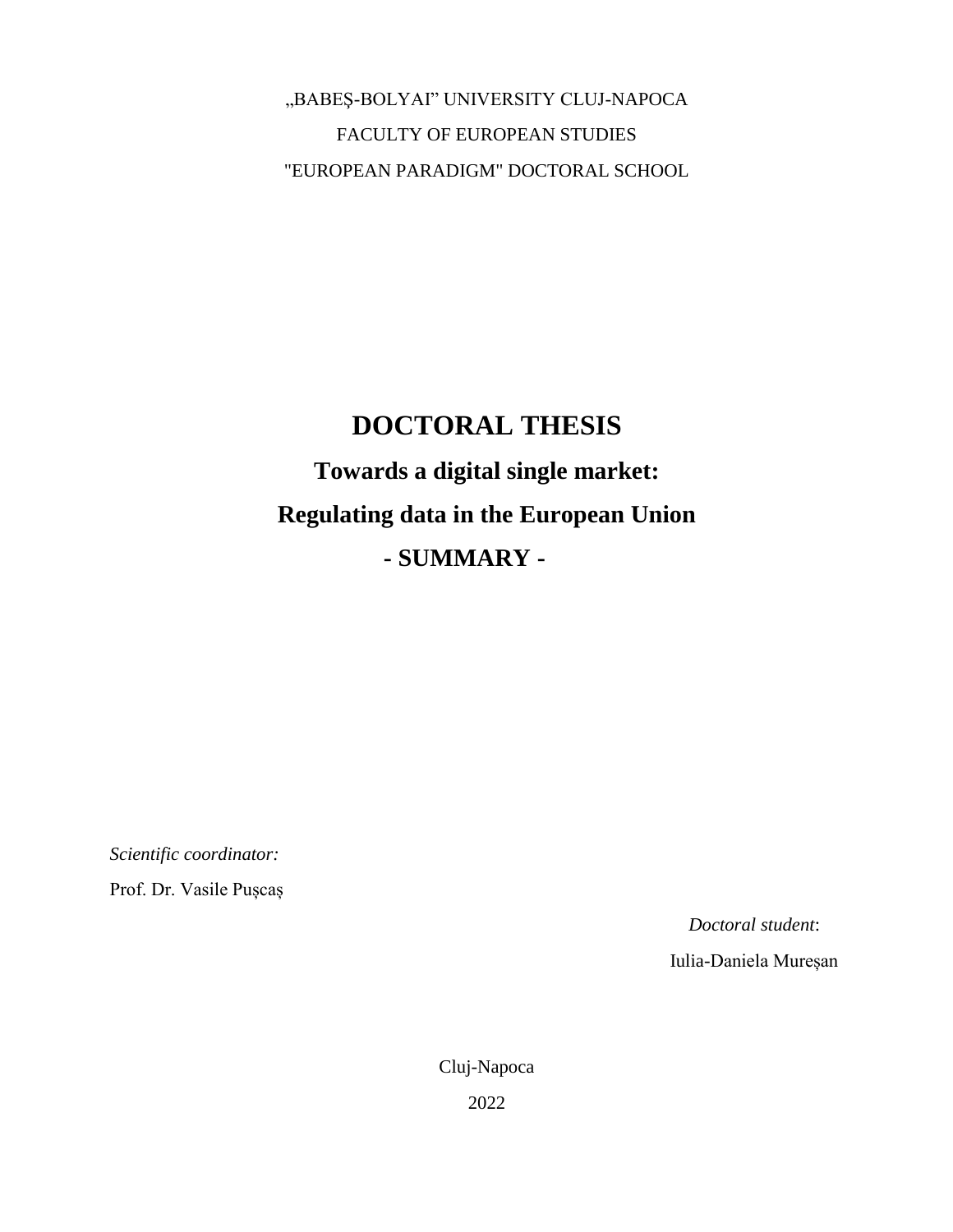The research embodied in the doctoral thesis entitled "Towards a digital single market: Regulating data in the European Union" presents and evaluates the electronic data regulatory regime at EU level. The examination of the legislative framework on personal and non-personal data focuses on the economic implications and the EU internal market.

The opportunity of conducting the research stems from the current societal metamorphosis that represents not an incremental evolution but a systemic disruption characterized by the spread of digital technology in all sectors of the economy coupled with the emergence of new disruptive technologies such as artificial intelligence, Big Data, Blockchain, 5G, Augmented Reality and Virtual Reality. Starting from 2020, the SARS-Cov-2 pandemic has represented an additional impetus for the accelerated adoption of digital technology by the general population as well as by small and mediumsized enterprises. Even the Romanian public administration, known for its bureaucratic inertia illustrated by the famous "folder with fastener", has implemented digital technologies in relation to the public<sup>1</sup>. Digital technologies no longer constitute a specific field, but the foundation of all the economic systems of modern innovative societies<sup>2</sup>. Therefore, in order to participate in modern society, a digital presence is inevitable, which automatically leads to the generation of electronic data. Thus, data has the potential to generate significant economic value if analyzed together with services and products, becoming a major driver of economic development. "Data value chains are based on various data-related activities such as data creation and collection; data aggregation and organization; data processing; data analysis, marketing and distribution; use and re-use of data<sup>33</sup>. As a result, electronic data, as a key factor in the development of the digital economy, has the status of a valuable resource, surpassing oil in importance<sup>4</sup> and known as the "new gold"<sup>5</sup>.

 $\overline{a}$ 

 $1$  GEO no. 38/2020 on the use of electronic documents at the level of public authorities and institutions published in the *Official Gazette of Romania*, no. 289, of 07.04.2019, which stipulates the general obligation for documents issued in electronic format by public authorities and institutions to be signed with a qualified electronic signature, not sent by a simple e-mail. Public authorities and institutions are also required to receive electronically signed documents.

<sup>2</sup> Recital 1 Regulation (EU) 2018/1807 of the European Parliament and of the Council of 14 November 2018 on a framework for the free movement of non-personal data within the European Union,

[https://eur-lex.europa.eu/legal-content/RO/TXT/PDF/?uri=CELEX:32018R1807&from=RO,](https://eur-lex.europa.eu/legal-content/RO/TXT/PDF/?uri=CELEX:32018R1807&from=RO) accessed on 25.01.2022. 3 *Ibidem*, recital 2.

<sup>4</sup> \*\*\* "The world's most valuable resource is no longer oil, but data", *The Economist*, 06 May 2017, [https://www.economist.com/leaders/2017/05/06/the-worlds-most-valuable-resource-is-no-longer-oil-but-data,](https://www.economist.com/leaders/2017/05/06/the-worlds-most-valuable-resource-is-no-longer-oil-but-data) accessed on 17.01.2022.

<sup>5</sup> *Data is the New Gold: Marketing and Innovation in the New Economy*, Washington D.C.: US Chamber of Commerce Foundation, 2014,

[www.uschamberfoundation.org/data-new-gold-marketing-and-innovation-new-economy,](http://www.uschamberfoundation.org/data-new-gold-marketing-and-innovation-new-economy) accessed on 04.02.2022.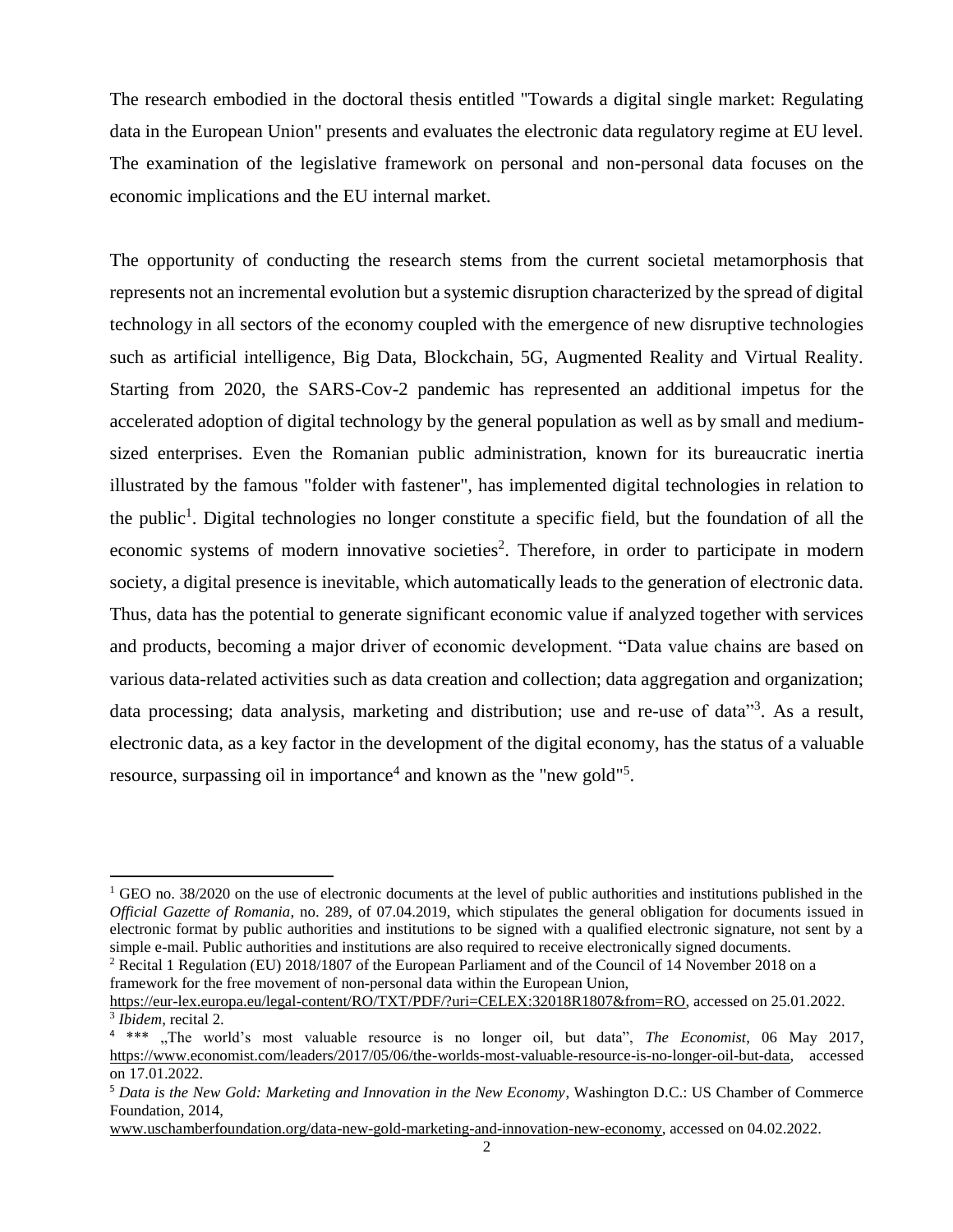However, it is not clear which legal regime will govern the data, respectively to whom the data belongs, who has control over data, what other rights exist regarding data, the conditions under which it can be sold or what data protection measures exist. The approach of the competent authorities, faced with the task of regulating an innovative, complex and dynamic field, was either to issue rules in the absence of the necessary knowledge, in a state of anxiety and external pressure, or enter a state of paralysis and ignore the subject<sup>6</sup>. The "inertia of the law" works on the principles of the law of inertia, Newton's first law, which states that "if a body is at rest or moving at a constant speed in a straight line, it will remain at rest or keep moving in a straight line at constant speed unless it is acted upon by a force"<sup>7</sup>. In the absence of a significant disruption, the regulatory framework will retain its original state.

In this context, the research analyzed the electronic data regulatory regime, by identifying the applicable tools, both hard law and soft law instruments, and by subsequently evaluating them. The analysis of the existing legislative framework, as well as of the draft legislative proposals, is based on Brownsword's<sup>8</sup> tripartite classification regarding the adaptation of the legislative system to technological changes, organized on levels of complexity, called Law 1.0, Law 2.0 and Law 3.0. Thus, if the Law 1.0 approach refers to a traditional application of the existing rules, standards and principles of law to the concrete facts of a singular case, legislating through the jurisprudence that aims to maintain the coherence of the system, the Law 3.0 approach proposes the use of technology itself as a regulatory tool. On the other hand, the Law 2.0 approach, as an intermediate stage, abandons the recycling of traditional concepts of law and involves the articulation of new rules and a specific regulatory framework to serve directly a given purpose<sup>9</sup>.

The thesis is structured in 5 main chapters, each divided into several sections. The research thus begins with a presentation of the historical evolution of the EU's internal market, from the Treaty of Rome and to the Single Market Act of 2012 and identifies the regulatory strategies used in the process of economic integration. The expansion of the internal market to include the digital space and the EU's

<sup>&</sup>lt;sup>6</sup> Mark Fenwick, Wulf A. Kaal and Erik P.M. Vermeulen, "Regulation tomorrow: What happens when technology is faster that the law?", in *American University Business Law Review*, Vol. 6, No. 3, 2017, 561-594,

[https://digitalcommons.wcl.american.edu/cgi/viewcontent.cgi?article=1028&context=aublr,](https://digitalcommons.wcl.american.edu/cgi/viewcontent.cgi?article=1028&context=aublr) accessed on 08.04.2022. <sup>7</sup> *Britannica*,

[https://www.britannica.com/science/law-of-inertia,](https://www.britannica.com/science/law-of-inertia) accessed on 08.04.2022.

<sup>8</sup> Roger Brownsword, *Law 3.0. Rules, Regulation, and Technology*, Abingdon: Routledge, 2021, 1-6.

<sup>9</sup> *Idibem*.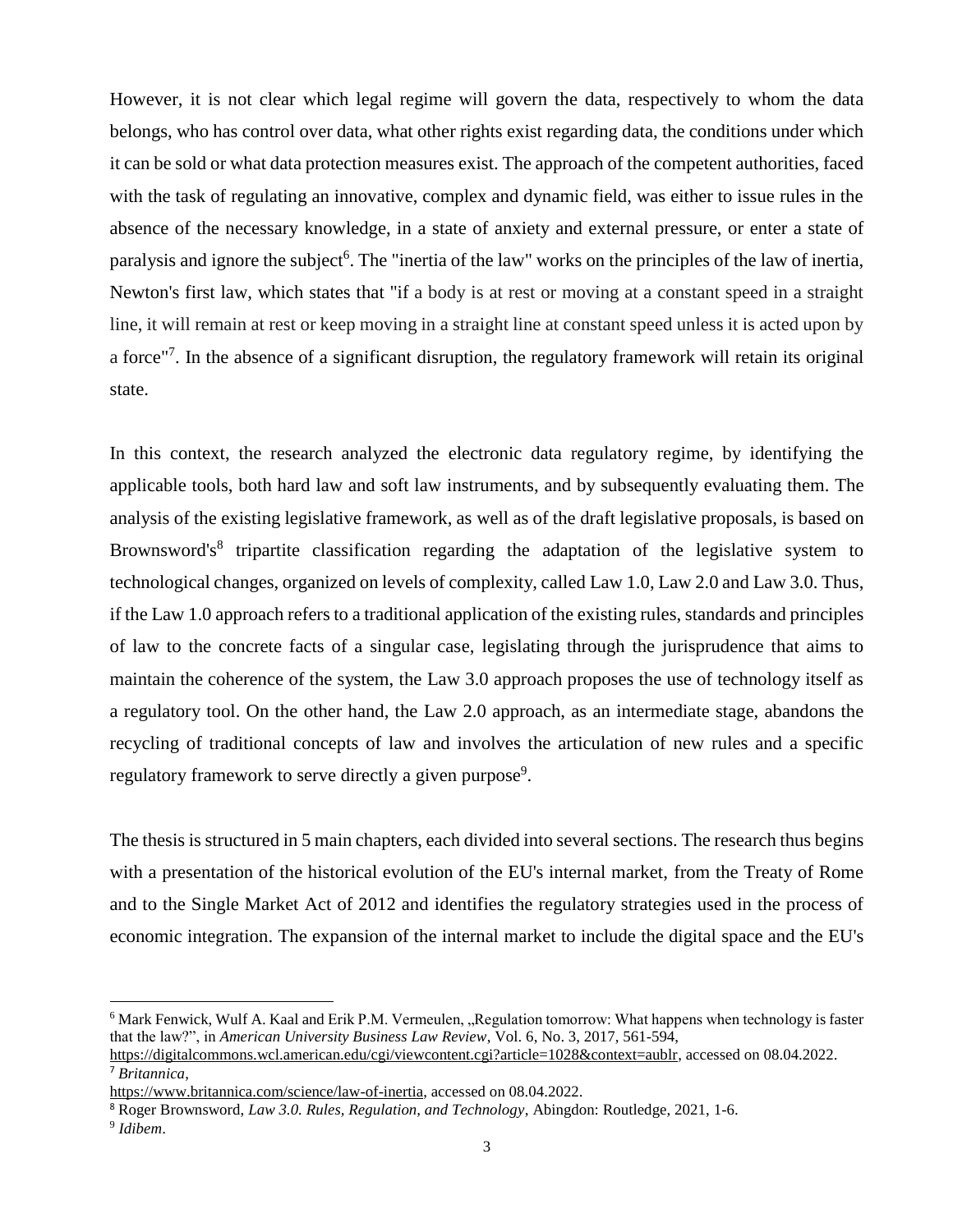strategy to establish the European digital decade is the subject of the next section. If at the time of its establishment, the EU internal market was designed for an economy based on the transfer of physical goods and the provision of services face-to-face, technological development has demonstrated the need to adapt it. Thus, the EU's single market has gradually developed to include both the digital space in general and electronic data in particular as constitutive elements of the information society.

The second chapter presents the introductory aspects required to outline the social, economic and political context in which the normative instruments on electronic data are inserted. The paper defines and presents several relevant concepts, namely the notion of "data" used in EU legislative instruments, the notion of "information" used especially in US law and the notion of "knowledge". This research effort made it possible to formulate a working definition that represents the basis of the thesis and allows for the establishment of limits to the research. The term "electronic data" is thus used interchangeably with the notion of "information", defined as semantic units, factual, in digital format, so that they can be transmitted or processed using a computer device.

To put the study in context and illustrate the relevance of data, Section 2 describes the historical evolution and functioning of the data economy as a result of the evolution of digital technologies. The massive collection of electronic data, both personal and non-personal, is now a *fait accompli* worldwide. It is estimated that by 2025, the volume of newly produced data will reach 175 zettabytes, and the introduction of new technologies in mass production, such as IoT, signifies additional interactions with devices that collect data every  $18$  seconds<sup>10</sup>. The analysis of the activity carried out on social media platforms shows that in 2018, in one minute, users posted 473,400 messages on Twitter, shared 2 million photos via Snapchat, posted 49,380 photos on Instagram and the LinkedIn platform gained 120 new users<sup>11</sup>. All this data is an essential resource for growth, innovation, job creation and the progress of society as a whole<sup>12</sup>. From the perspective of an individual, data is personal information, which requires strict protection against the risks involved in non-compliant use. From a company's perspective, data, both personal and non-personal, has a major commercial value. For state bodies, data is both a way of optimizing their activity and a resource for which they need to establish a regulatory framework that ensures a balance between competing interests. Therefore, both

<sup>&</sup>lt;sup>10</sup> Bernard Marr, ..How much data is there in the World?", *Bernard Marr & Co.*,

[https://bernardmarr.com/how-much-data-is-there-in-the-world/,](https://bernardmarr.com/how-much-data-is-there-in-the-world/) accessed on 02.02.2022.

<sup>11</sup> *Ibidem*.

<sup>12</sup> *A Digital Agenda for Europe*, Brussels: European Commission, 2010,

[https://eur-lex.europa.eu/legal-content/RO/TXT/PDF/?uri=CELEX:52010DC0245&from=en,](https://eur-lex.europa.eu/legal-content/RO/TXT/PDF/?uri=CELEX:52010DC0245&from=en) accessed on 02.03.2022.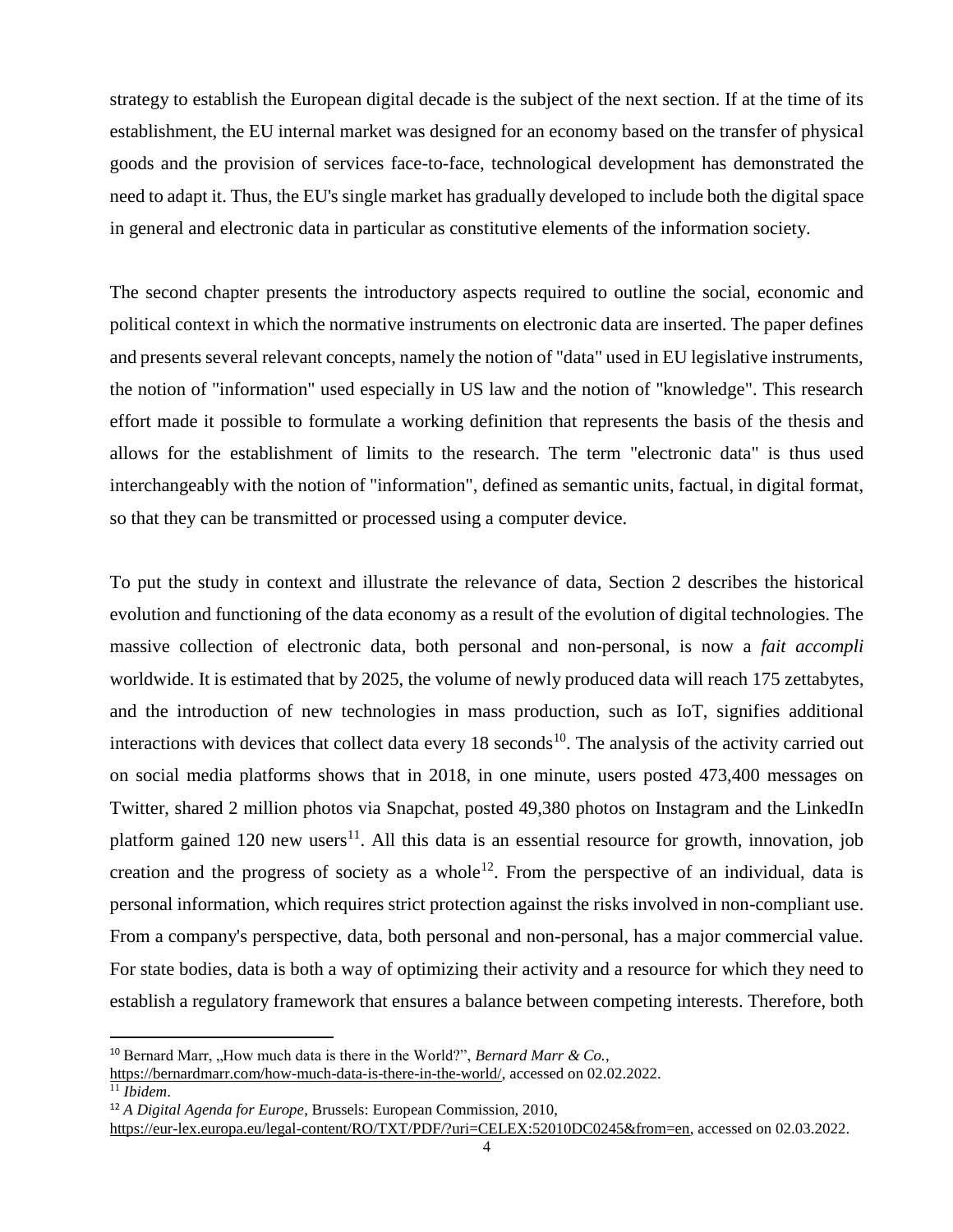public and private actors collect databases of impressive size, in order to integrate data into all possible activities<sup>13</sup>.

The next section identifies the main features of data that make it possible to extract economic value, as well as the basic operations of the data life cycle. The specific business models indicate an excessive commercialization of the digital space, characterized by opacity. For example, the paper presented the large volume of data and the data flows involved in a simple digital retail transaction. The last two sections analyze electronic data from a legal point of view, initially by trying to qualify them as a good in the legal sense and its inclusion in the existing categories for the classification of goods and later by introducing and applying the concept of Law 1.0.

The third chapter analyzes the concrete efforts to regulate electronic data, both legislative and jurisprudential, the formation at EU level of 2 parallel regimes, respectively for personal data and nonpersonal data, and proceeds to introduce them in the tripartite classification of Brownsword. The first section presents the main EU data regulation instrument, namely the General Data Protection Regulation no.  $2016/679^{14}$  known as GDPR. Next, the second section analyses the regulatory history of personal data in the European space, both at national level and through international organizations, such as the Council of Europe. The third section investigates the existence of legislative instruments with alternative or cumulative application to the GDPR for the regulation of personal data, as well as the cases in which regulatory competence rests with the Member States. The framework for regulating non-personal data as well as how to distinguish between the two parallel regimes and identify the points of interaction between them, especially given that the demarcation line is not always clear, is the subject of the next section. The sixth section presents the future evolution of regulation for advancing the field and adapting it to economic and social realities, through initiatives such as the Digital Services Act, the Digital Markets Act or the Data Governance Act. Furthermore, given the importance of the free movement of data both within the EU and in relation to third countries, to ensure the functioning of the internal market and to extract the economic value of data, the thesis

<sup>&</sup>lt;sup>13</sup> David Reinsel, John Gantz and John Rydningm, "Data age 2025. The Digitization of the World from Edge to Core", *International Data Corporation*, November 2018,

[https://www.seagate.com/files/www-content/our-story/trends/files/idc-seagate-dataage-whitepaper.pdf,](https://www.seagate.com/files/www-content/our-story/trends/files/idc-seagate-dataage-whitepaper.pdf) accessed on 01.03.2022

<sup>14</sup> Regulation (EU) 2016/679 of the European Parliament and of the Council of 27 April 2016 on the protection of natural persons with regard to the processing of personal data and on the free movement of such data, and repealing Directive 95/46/EC (General Data Protection Regulation),

[https://eur-lex.europa.eu/legal-content/RO/TXT/PDF/?uri=CELEX:32016R0679&from=EL,](https://eur-lex.europa.eu/legal-content/RO/TXT/PDF/?uri=CELEX:32016R0679&from=EL) accessed on 10.01.2022.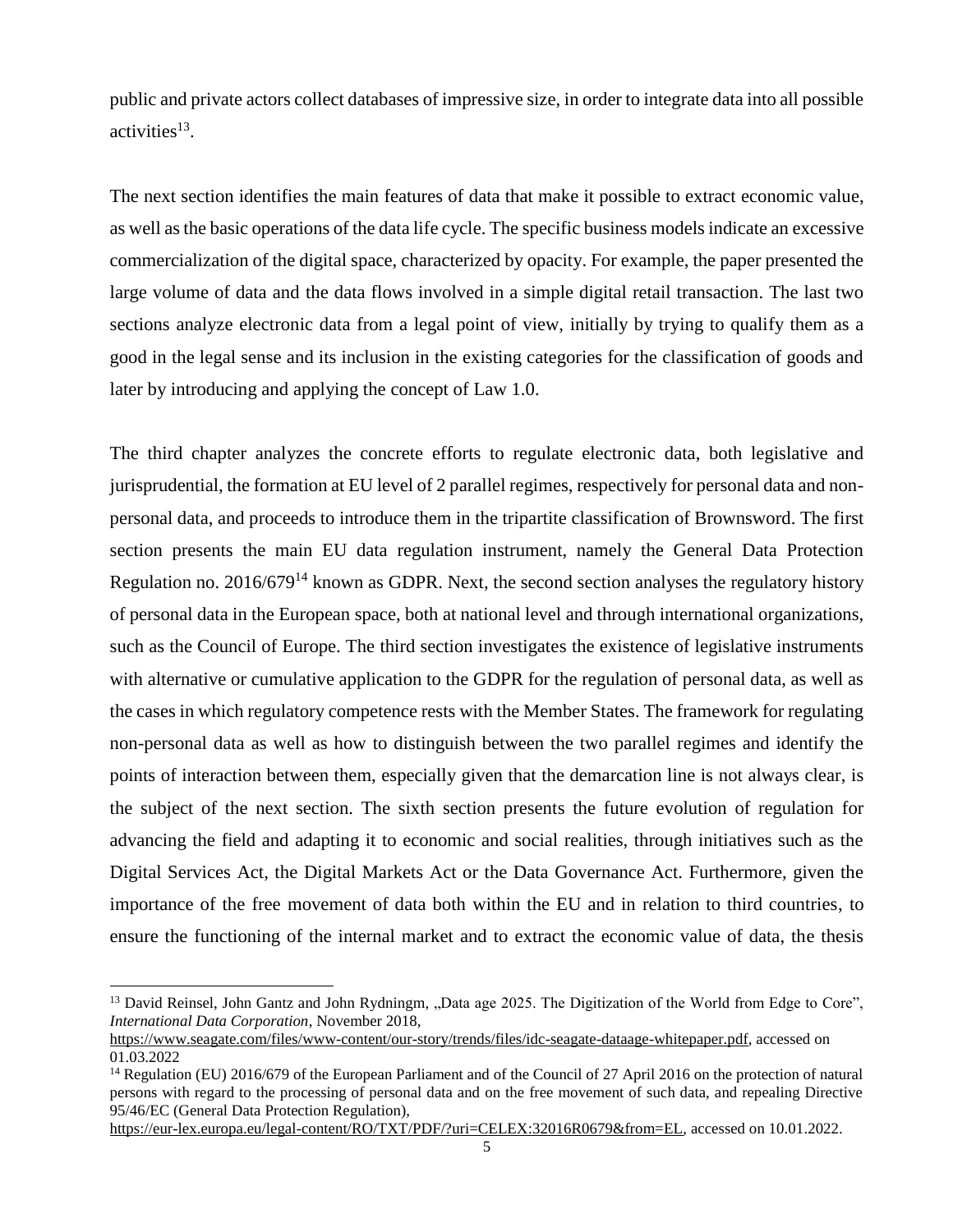contains a case study of the legal instruments that allow for the transfer of personal data from an EU Member State in a third country. Thus, the last two sections analyze how the legal data transfer mechanisms work. These have been severely affected by the recent decision of the CJEU in the famous Schrems II case<sup>15</sup>, which invalidated the Privacy-Shield Decision<sup>16</sup> and which, moreover, called into question the legality of transfers made under the Standard Contract Clauses. Following the CJEU decision, the transatlantic companies and the European Commission reacted differently, adopting divergent adaptive strategies such as ignoring the decision, or integrating it into its own activity.

The fourth chapter examines alternative approaches to EU's regulatory framework concerning electronic data. The first 4 sections consist of the presentation of the legislative framework adopted in jurisdictions that present distinct and relevant circumstances regarding the way data is regulated. Thus, the paper describes US policy and legislation regarding data regulation, initially at the federal level and then at the state level. This state has a data policy that is diametrically opposed to that of the EU, despite the interdependence between the two countries, between which cross-border data flows are the largest in the world<sup>17</sup>. Of the existing statewide initiatives, the paper focuses on the most developed ones, namely those of California, Virginia and Colorado. China the second largest economy in the world<sup>18</sup> is in the process of establishing its own data regulation legislation. The proposed legislation seeks to accommodate conflicting interests such as the need to have access to data in order to maintain public order and security and the need to align to the standards of its trading partners in order to transfer data to and from China. To present a complex picture of the existing legislative regimes, the paper also assesses how data will be regulated in the United Kingdom after leaving the EU and its detachment from the EU *acquis*. The next 2 sections examine different approaches to data regulation based on Brownsword's classification, from regulating data through the use of technology and code to regulating data by reverting to traditional notions of law, such as applying ownership rights to both

<sup>&</sup>lt;sup>15</sup> Decision of 16 Iuly 2020, *Data Protection Commissioner v Facebook Ireland Limited and Maximillian Schrems, case* C-311/18, CJEU.

<sup>16</sup> *Commission Implementing Decision (EU) 2016/1250 of 12 July 2016 pursuant to Directive 95/46/EC of the European Parliament and of the Council on the adequacy of the protection provided by the EU-U.S. Privacy Shield*, known as the Privacy Shield Decision, Brussels: European Commission, 2016,

[https://eur-lex.europa.eu/legal-content/RO/TXT/PDF/?uri=CELEX:32016D1250&qid=1648468520136&from=EN,](https://eur-lex.europa.eu/legal-content/RO/TXT/PDF/?uri=CELEX:32016D1250&qid=1648468520136&from=EN) accessed on 10.07.2021.

<sup>&</sup>lt;sup>17</sup> Joshua P. Meltzer, "The Importance of the Internet and Transatlantic Data Flows for U.S. and EU Trade and Investment", *Brookings*, Global economy and development Working Paper no. 79, October 2014, 4-7,

[https://www.brookings.edu/wp-content/uploads/2016/06/internet-transatlantic-data-flows-version-2.pdf,](https://www.brookings.edu/wp-content/uploads/2016/06/internet-transatlantic-data-flows-version-2.pdf) accessed on 28.02.2022.

<sup>&</sup>lt;sup>18</sup> \*\*\*, "GDP Ranked by Country 2022", *World Population Review*,

[https://worldpopulationreview.com/countries/countries-by-gdp,](https://worldpopulationreview.com/countries/countries-by-gdp) accessed on 14.02.2022.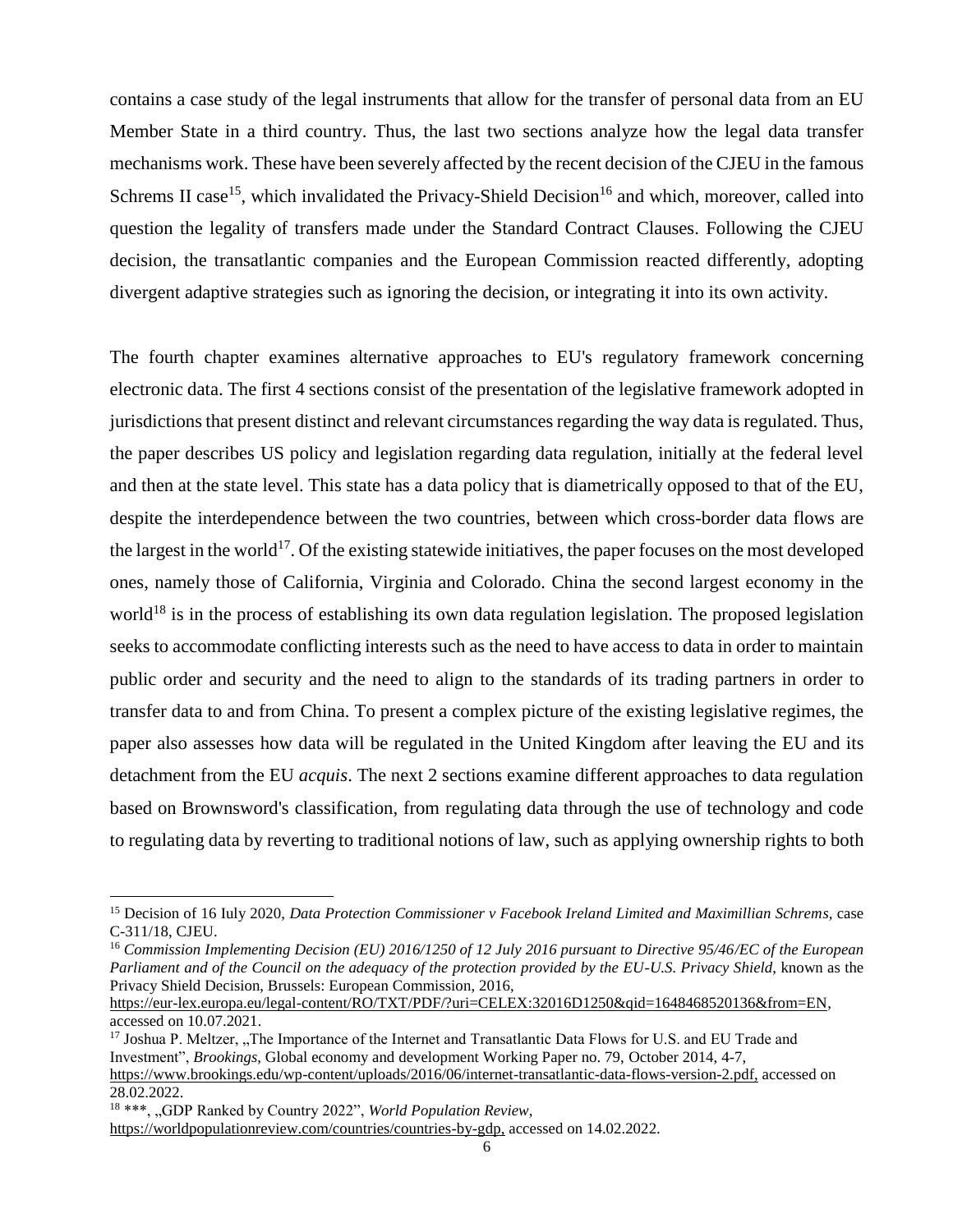electronic data itself and to digital assets that allow data collection. The last section examines the possibility of regulating data at international level, as part of a concerted effort, with a proposal to include data in the existing WTO regulatory regime. The interaction between the current EU legal regime on data and the existing WTO standards runs the risk of identifying disguised trade restrictions.

The last chapter investigates Romania's national approach to data regulation. In terms of its membership to the EU, Romania is part of a complex legal system, based on supranational rules and the interaction between them and the national legal regime. Thus, the first section analyzes the national policy on the digital economy, both in the public and in the private area. The next section presents the national legal regime for electronic data, its compliance with European standards as well as national initiatives in cases where regulatory competence falls to national authorities. The last chapter analyzes the implementation of regulations by the competent administrative bodies, respectively the Authority for the Supervision of Personal Data Processing and by the national judicial bodies.

Due to the vastness of the topic and the multiple areas in which electronic data is used, the research was limited to analyzing the legislative framework applicable to electronic data processed exclusively by the private sector. References to the public sector have only a purely informative role, in order to allow a clear delimitation of the research. The study of data regulation in the public sector, in particular as regards to data used by criminal investigation bodies and intelligence services, is to be further investigated. In addition, the object of a separate study will be the provisions of criminal law, which penalizes acts regarding electronic data, such as illegal access to a computer system<sup>19</sup> or alteration of the integrity of computer data<sup>20</sup>. It is also necessary not to confuse the legal regulation of electronic data with the legal regulations concerning the infrastructure required for the transmission of data and to facilitate the EU's objective of free movement of data within its territory. The thesis analyzes mainly the first category of regulations, adopting a neutral approach to the technology used for electronic data processing.

The research is structured around 3 main research questions on how to regulate electronic data. Firstly, it was necessary to identify the regulatory framework applicable to electronic data at EU level and

<sup>19</sup> Article 360 Law no. 286/2009 regarding the Criminal Code, published in the *Official Gazette of Romania*, no. 510, from 24.07.2009.

<sup>20</sup> Article 362 Law no. 286/2009 regarding the Criminal Code, published in the *Official Gazette of Romania*, no. 510, from 24.07.2009.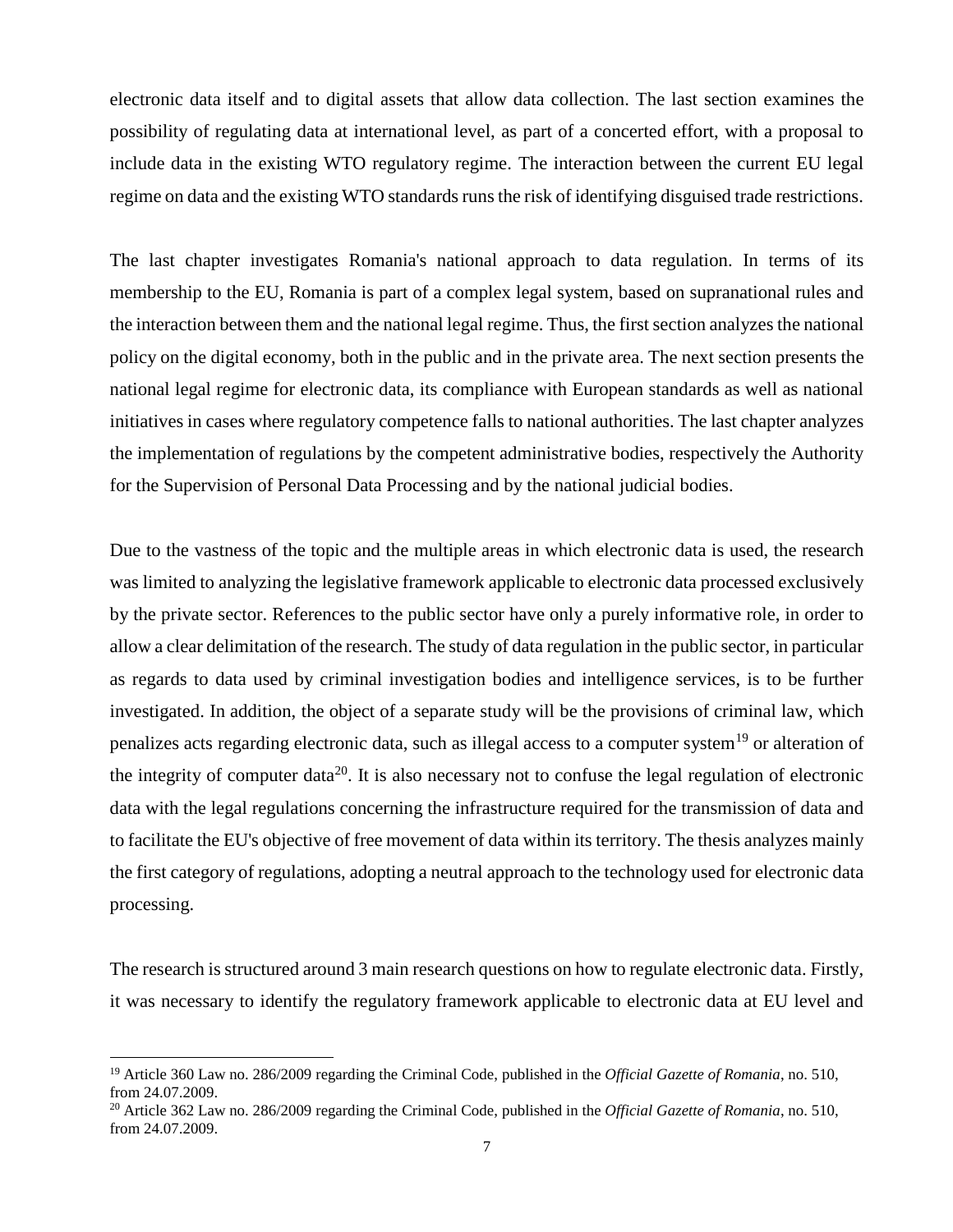establish how to classify it according the Brownsword's theory. Although at first glance the two main instruments, the GDPR and the Non-Personal Data Regulation, govern data, the research has identified a veritable maze of competing regulations, which in order to be technologically neutral and flexible, uses vaguely defined concepts. The online purchase of a good or service thus entails the application of at least 4 or 5 separate legal instruments established at European level, to which is added the existing legislation at national level. Even a simple application of the GDPR, a regulation that does not require transposition, and which at first glance ensures strong harmonization, is a real balancing act. The GDPR allows Member States to introduce derogations through national regulations on more than 50 issues. Therefore, any application of the GDPR requires verification and analysis of national provisions, actions hampered by differences in language and legal culture between Member States. In the case of Romania, several national implementing provisions have been adopted which affect the harmonization of the field of personal data. The completion of the internal market is thus significantly hampered by the baroque architecture of this system.

By creating an extensive and dedicated legislative framework, the approach taken by the EU is an example of applying a Law 2.0 model to data regulation. It does not take into account and does not seek to ensure legislative coherence neither by applying legal principles to the specifics of data nor by framing the new legislation as part of the traditional system. The organization of the internal market and the division of competences between the EU and the Member States do not even allow for a system based on the specific principles of the Law 1.0 model.

The thesis further examined whether the EU-wide electronic data regulatory architecture is appropriate for the purpose of translating internal market-specific freedoms into the digital space. The single market is based on 4 fundamental economic freedoms, on the free movement of all factors of production, respectively: the free movement of goods, the free movement of services, the free movement of persons and the free movement of capital. Data sharing, preferably in real time and continuously, as well as its cross-border transfer, are at the core of business processes and are essential for enabling online business transactions, but also for physical transactions that often involve making online payments. .

Therefore, the research concluded that under the existing legal instruments, the exercise of fundamental freedoms in the internal market is part of a subsidiary right to free movement of data.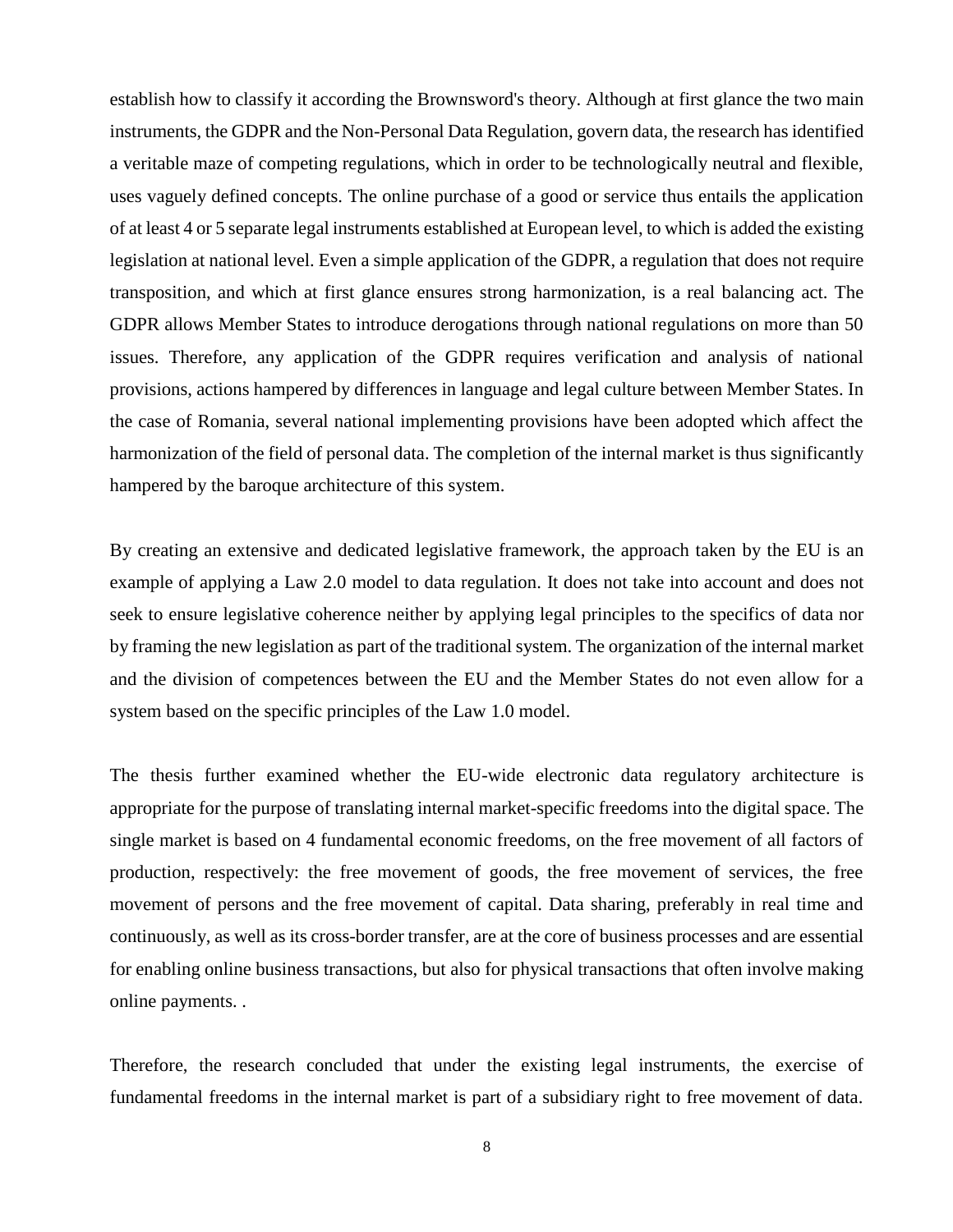Using the model of the customs union, the EU has removed the borders between Member States in terms of data transfers. Ensuring the uniform application of these rules is done on the basis of the updated "new approach" on harmonization, through a combination of voluntary regulations and standards, adopted by ISO in combination with European standardization bodies. If traditionally the "new approach" involved the adoption of directives containing minimum technical requirements, most directives are now being replaced by regulations, as is the case with the regulation of personal data. Common conditions for the export of data have been established at the external borders, according to Chapter V of the GDPR. If in the case of the customs union imports were protected, in particular in order to ensure the quality of goods entering the EU, in the case of data the conditions governing the export of personal data from an EU Member State to a third country are regulated. In both cases, the aim is to protect EU citizens in order to ensure that the way the world economy is organized does not affect the basic level of rights guaranteed by the EU.

At first reading, human rights appear to be a priority in the case of the regulation of personal data, and economic considerations are subsidiary values. The rules on the application of mixed data sets support the view that economic interests are subordinated to the objective of protecting fundamental rights in the European legal order. However, the case study in the last part of Chapter 3 on data transfer to third countries showed that during implementation priority is given to economic factors. The European Data Protection Board initially concluded that, if an adequate legal basis for transfers to a third country cannot be found, personal data should not be transferred outside the EU and all processing activities should take place within the EU. However, following the Schrems II judgment which invalidated the data transfer scheme, the transfers were not suspended and the transfer activity was maintained at a "business as usual" level. The procedure against Facebook for suspending data flows is the only notable initiative, but it has been in limbo for two years, imposing no practical consequences. Thus, the subsidiarity of the free movement of data is called into question, being rather interpreted as a freedom in itself, a fifth fundamental economic freedom. Starting with 2019, the date from which both the GDPR and the Regulation on non-personal data, directly applicable and derived instruments, apply in parallel, we can consider that the freedom of movement regarding most EU data has been completed.

The research also identified a number of obstacles to the free movement of data, which prevent the consolidation and functioning of the internal market. Thus, there are 6 categories of personal data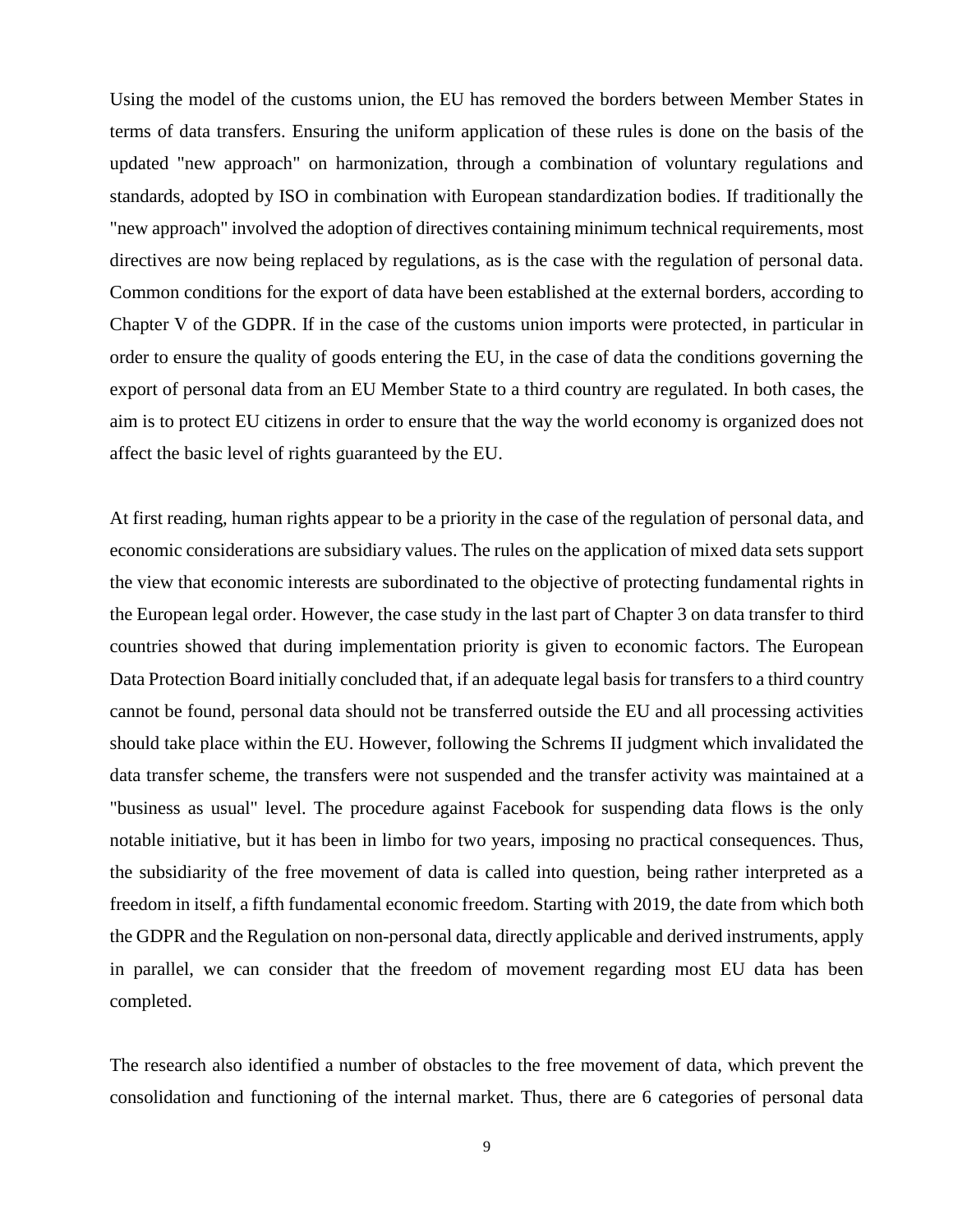excluded from the general regulatory system established at European level. They do not fall under the scope of the GDPR and remain either unregulated falling under the provisions of national law, at the Law 1.0 level or are subject to other type Law 2.0 legislative instruments issued at state or union level. Thus, for certain types of data different standards still apply in each Member State. It is also possible for data to belong simultaneously to several categories regulated at European level and thus involve the cumulative application of the protections offered and the legal regimes. For example, the results of a blood test represent both medical and biometric data, and if the blood belongs to a minor under 16, it is also the personal data of a child. The implementation of European legislation on the data rights of children is also complemented by the national law of each Member State regarding legal capacity. In addition, the CJEU, through its activity of interpreting the legislation, creates a new series of "rules" and new categories of data.

Analyzed in depth, the European data protection regime appears to be inflated and complex. The established obligations and rights, both for the natural persons and for the controllers, represent a disproportionate burden in relation to the existing resources, so that the legal provisions remain without practical efficiency, a form without substance. This is one of the reasons why the USA, influenced by the industry lobby, refuses to adopt at federal level, data regulation legislation. The premise on which the personal data regulation regime is based, information self-determination, is also an unusable concept, considering the technological evolution and organization of the digital economy. Moreover, the use of consent as a basis for data processing, and more recently even the legitimate interest represents numerous vices regarding their effectiveness. Another disadvantage of data legislation is the high degree of complexity and abstraction, which makes implementation difficult. On the other hand, the main advantage of the legislation is that it is technology-neutral, and any future invention on data storage or transmission does not lead to the inapplicability of the law, but allows the maintenance of existing rights. We can thus conclude that the absence of an effective legal framework is an obstacle to the digital single market and leads to the splitting of the internal market according to national borders or industries.

As regards non-personal data, they are governed by legislative documents only in the EU and India, as opposed to the general approach to use voluntarily applicable technical standards. The framework created at EU level is flexible and focuses exclusively on the completion of the internal market through the 3 main categories of provisions.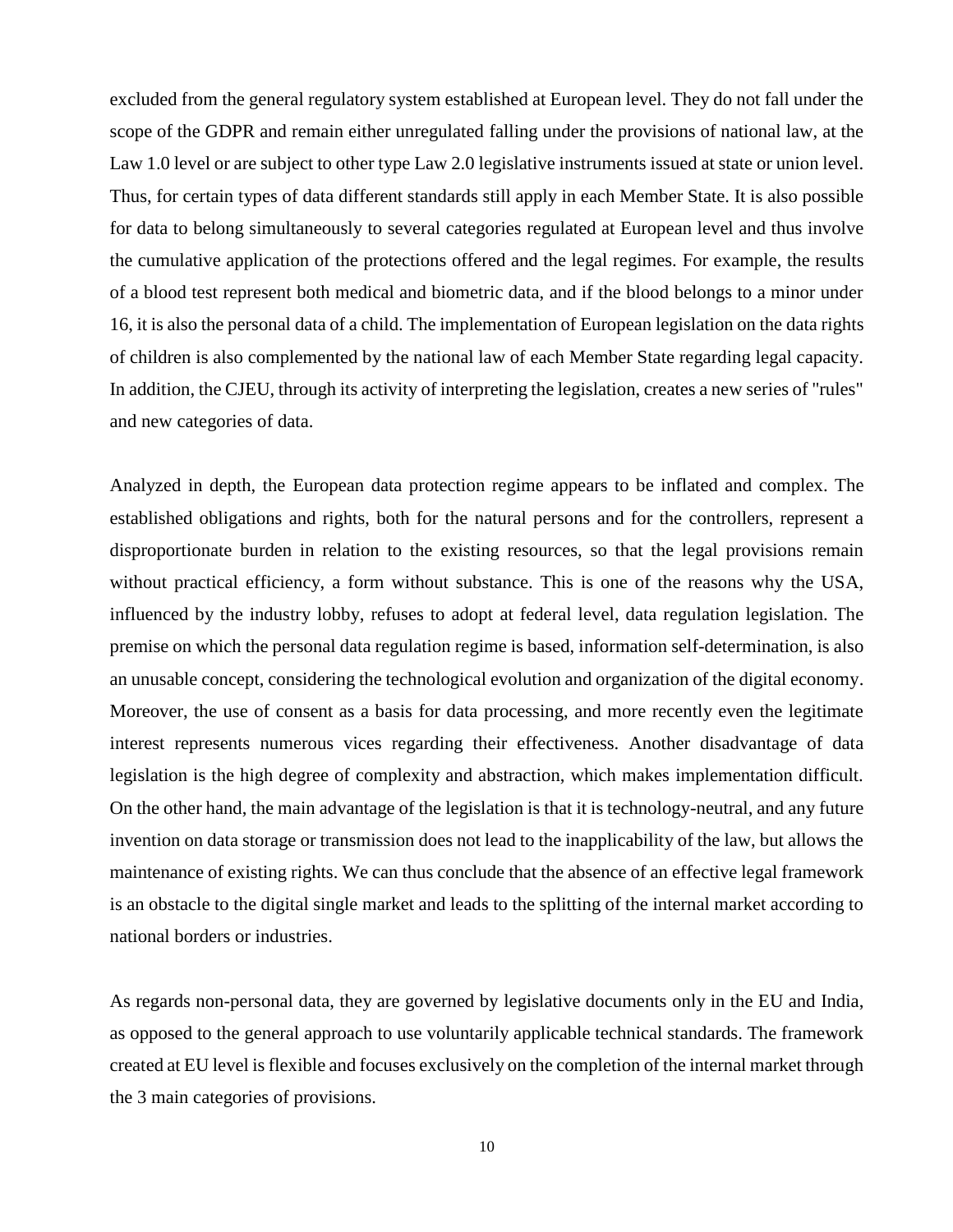Finally, as a consequence of the answers to the previous questions, the paper identified and interpreted alternative ways of regulating data, which belong to distinct theoretical models, such as Law 1.0, Law 2.0 and Law 3.0. The complexity of the data economy and the rapid development of technological capabilities have highlighted the inadequacy of the approach adopted by both the EU and the USA or UK. The deficiencies inherent in the adoption of a Law 1.0 approach were presented in several sections. It is therefore appropriate to shift to the next level, namely Law 3.0, which involves the use of technology as a normative tool for regulating technology. The possibility of using technology as a regulatory tool is suggested by the GDPR itself, by introducing the concepts of "privacy by design" and "pseudo-anonymization". An effective example of the use of technology as a regulatory tool, albeit reprehensible, is the Golden Shield, dubbed the "Great Chinese Firewall", which manages to monitor and censor information available online in China. The application of technology as a regulatory tool is still in its infancy in the North Atlantic, but is in the process of developing.

Law 3.0 specific tools can also be used to limit the characteristics of data, in the sense of transforming data from a non-rival good into a rival good and bringing it closer to the characteristics of tangible goods. Subsequently, a classic Law 1.0 approach can be applied through traditional legal institutions, such as applying ownership rights to electronic data. The interaction and comparison of the European system with the US and Chinese systems outlines the contemporary global market based on data. The international system is also organizing and adapting to new realities, by regulating data and the ICT sector within multilateral international trade organizations such as the WTO or the OECD.

This interdisciplinary research has interpreted and evaluated the legal framework and case law on electronic data, not limited to concepts of law or notions of European integration, but by analyzing the interactions between them and the current level of technological development. Thus, the thesis found that certain legal concepts, which aim to ensure the free movement of data and the integration of the internal market, such as anonymization of data, have lost their effectiveness due to the current conditions of technological development.

The aim of the thesis is not to end the debate on data regulation and the completion of the European digital single market, but to open up new avenues for further research and analysis. The data does not disappear, but multiplies and continues to occupy a central place in social, economic and political life.